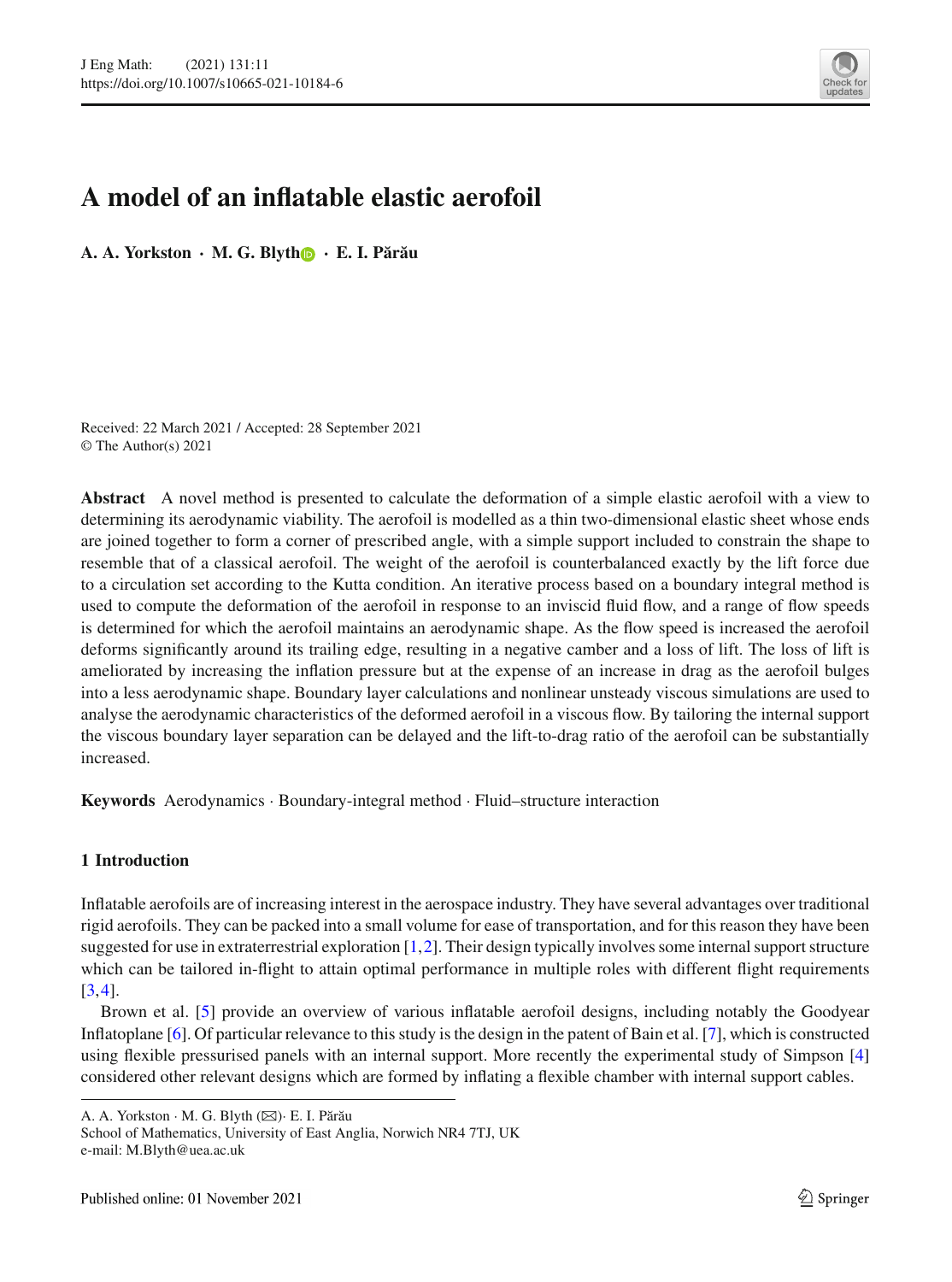

<span id="page-1-1"></span>**Fig. 1** A sketch of the aerofoil with corner angle  $\beta$  in a uniform stream of speed  $u_{\infty}$ . The straight internal support of length  $\ell L$ , where *L* is the perimeter of the aerofoil and  $\ell$  is a dimensionless parameter, is shown with a thick line. The chord of the aerofoil is depicted as a dashed line from the trailing edge to the leading edge, where the leading edge is defined as the point on the aerofoil furthest from the trailing edge. The angle of attack  $\alpha$  is defined as the angle in degrees between the chord and the horizontal

Here we present a novel method to calculate the deformation of a simple elastic aerofoil, and perform a preliminary study of its aerodynamic viability. We model the aerofoil as a smooth two-dimensional elastic aerofoil with a corner of fixed angle at the trailing edge, with a straight inextensible support joining two chosen points on the aerofoil boundary to constrain the deformation. The aerofoil is assumed to maintain a constant altitude, with its weight balanced by the lift force due to a circulation which is fixed according to the Kutta condition. We first evaluate the aerofoil deformation in response to an inviscid fluid flow using an iterative method based on a boundary integral approach. This allows an efficient exploration of parameter space to determine conditions under which a good aerodynamic shape can be maintained. We then compute the viscous flow past these aerofoil shapes using a combination of boundary layer calculations and full DNS using the software package Gerris [\[8](#page-15-7)[,9](#page-15-8)]. This allows us to assess the relevance of the inviscid calculations to a real flow and to determine the aerodynamic viability of the aerofoil by computing the lift-to-drag ratio. For simplicity, the deformed aerofoil is treated as a rigid body in the viscous flow calculations.

The layout of the paper is as follows. In Sect. [2](#page-1-0) we formulate the inviscid problem, discuss the numerical method and present the inviscid results. In Sect. [3](#page-11-0) we present the viscous results. Finally, in Sect. [4](#page-14-0) we summarise our findings.

#### <span id="page-1-0"></span>**2 Inviscid flow calculations**

We consider an inflatable aerofoil in a uniform fluid flow, as depicted in Fig. [1.](#page-1-1) The aerofoil is treated as a thin two-dimensional elastic sheet which is everywhere smooth except at the trailing edge, at which point it forms a rigid corner of fixed angle β. The aerofoil shape is assumed to be invariant in the spanwise direction. We allow for an inextensible internal support which restricts the deformation of the aerofoil. By adjusting the length and position of the support the extent of the elastic deformation can be controlled, allowing the aerofoil to attain a more aerodynamic shape. The elastic material is assumed to pass smoothly over the support points, as in the design of Bain et al. [\[7\]](#page-15-6), which helps maintain a smooth aerofoil shape. In contrast, Simpson [\[4\]](#page-15-3) considers an aerofoil consisting of multiple elastic components which can pivot freely at the support point, resulting in a bumpy aerofoil shape; this case is not considered here.

The fluid flow is taken to be a uniform stream of speed  $u_{\infty}$  in the far-field, with circulation  $\gamma$  chosen to satisfy the Kutta condition at the trailing edge. The flow is assumed to be incompressible, irrotational and inviscid, and invariant in the spanwise direction. These assumptions allow us to formulate the fluid flow in terms of a boundary integral equation, which facilitates an iterative method to determine the deformation of the aerofoil in response to the flow. The effects of viscosity, which are important in determining the aerodynamic characteristics of the deformed aerofoils, will be considered in Sect. [3.](#page-11-0)

#### 2.1 Formulation

We parametrise the boundary of the aerofoil in vector form as  $\eta(s) = x(s)i + y(s)j$ , where  $0 \le s \le L$  is the arc-length distance from the trailing edge in the anticlockwise direction and *L* is the perimeter of the aerofoil. We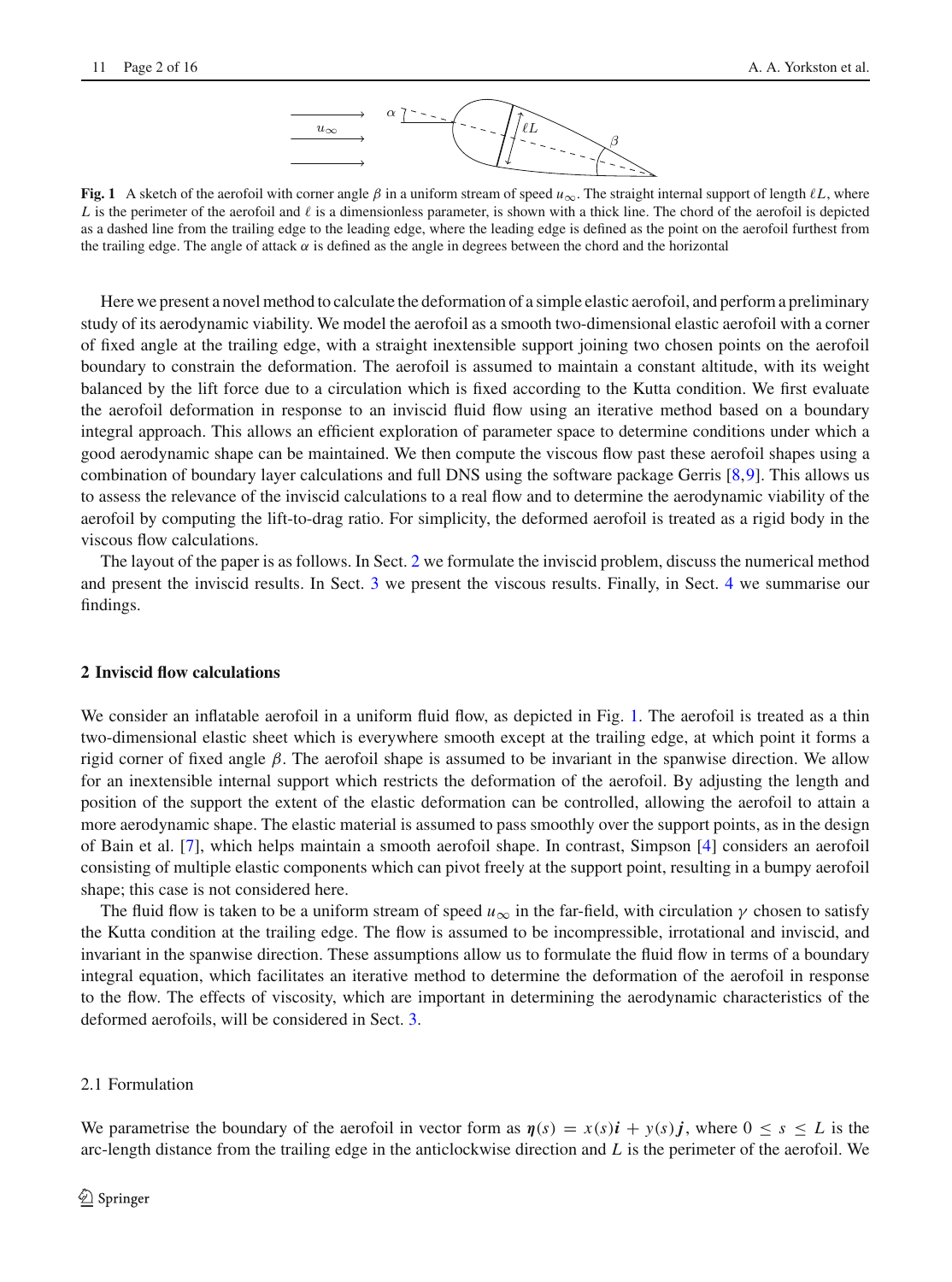define the leading edge of the aerofoil as the point on the curve  $\eta(s)$  which maximises the distance  $|\eta(s) - \eta(0)|$ from the trailing edge. The chord of the aerofoil is then defined as the straight line between the leading and trailing edges, with the angle of attack  $\alpha$  defined as the angle in degrees the chord makes to the horizontal, as depicted in Fig. [1.](#page-1-1) Since the aerofoil is closed at the trailing edge we require  $\eta(0) = \eta(L) = 0$ , where the trailing edge is assumed to be located at the origin. The internal support is attached to the aerofoil at two points  $0 < S_1 < S_2 < L$ , and exerts a point force of magnitude *f* in the direction  $\hat{r}$  at  $s = S_1$  and  $-\hat{r}$  at  $s = S_2$ , where  $\hat{r}$  is the unit vector defined as

$$
\hat{r} = \frac{\eta(S_2) - \eta(S_1)}{|\eta(S_2) - \eta(S_1)|}.\tag{1}
$$

The value of *f* will be determined implicitly by fixing the length of the internal support relative to the perimeter *L* as

$$
|\eta(S_2) - \eta(S_1)| = \ell L \tag{2}
$$

for a chosen value of the dimensionless parameter  $\ell$ .

We denote by  $T(s)$  and  $N(s)$  the tangential and normal components respectively of the internal tension per unit span  $\mathbf{R}(s) = T\hat{\tau} + N\hat{\boldsymbol{n}}$ , where  $\hat{\tau}$  is the unit tangent vector in the anticlockwise direction and  $\hat{\boldsymbol{n}}$  is the unit outwards normal vector. A balance of moments about an infinitesimal section of the aerofoil gives  $N = M_s$ , where  $M_s$  is the arc-length derivative of the elastic bending moment per unit span *M*(*S*). Since the internal support can pivot freely at the points  $S_1$  and  $S_2$ , it exerts no moment on the aerofoil, and we thus require  $M(s)$  to be continuous at  $s = S_1$ and  $s = S_2$ . We assume the bending moment at any point is proportional to the difference between the curvature at that point and its resting curvature. Such an assumption is justified by Pozrikidis [\[10\]](#page-15-9) for a locally inextensible elastic material. This gives the constitutive equation for the bending moment

$$
M = -E_{\rm B}(\kappa - \kappa_{\rm R}),\tag{3}
$$

where  $\kappa = x_{ss} y_s - x_s y_{ss}$  is the signed curvature of the aerofoil boundary.  $\kappa_R$  is the resting curvature which is assumed to be constant, and  $E_B$  is the bending rigidity. According to thin-shell theory, the bending rigidity is given by  $E_{\rm B} = \frac{Eh^3}{12(1-v^2)}$ , where *E* is the Young's modulus, *v* is the Poisson's ratio, and *h* is the thickness of the elastic material.

<span id="page-2-0"></span>For equilibria to occur we require a balance between the internal and external forces acting upon the aerofoil. We thus require

$$
\mathbf{R}_s - \Delta p(s)\hat{\mathbf{n}} - \varrho g h \mathbf{j} + f \hat{\mathbf{r}} \left[ \delta(s - S_1) - \delta(s - S_2) \right] = 0,\tag{4}
$$

<span id="page-2-1"></span>where  $\Delta p(s)$  is the pressure difference between the exterior and interior of the aerofoil,  $\rho$  and  $h$  are the density and thickness of the cell material, *g* is the acceleration due to gravity, and  $\delta(s)$  is the Dirac delta function. For  $s \neq S_1$ ,  $S_2$ , we split [\(4\)](#page-2-0) into tangential and normal components to obtain

$$
T_s - \kappa N = \rho h g y_s, \quad N_s + \kappa T = \Delta p(s) - \rho h g x_s. \tag{5}
$$

Recalling that the normal component of the tension is given by  $N = M_s = -E_B \kappa_s$ , [\(5\)](#page-2-1) is reduced to

$$
T_s + E_B \kappa \kappa_s = \rho h g y_s, \quad -E_B \kappa_{ss} + \kappa T = \Delta p(s) - \rho h g x_s. \tag{6}
$$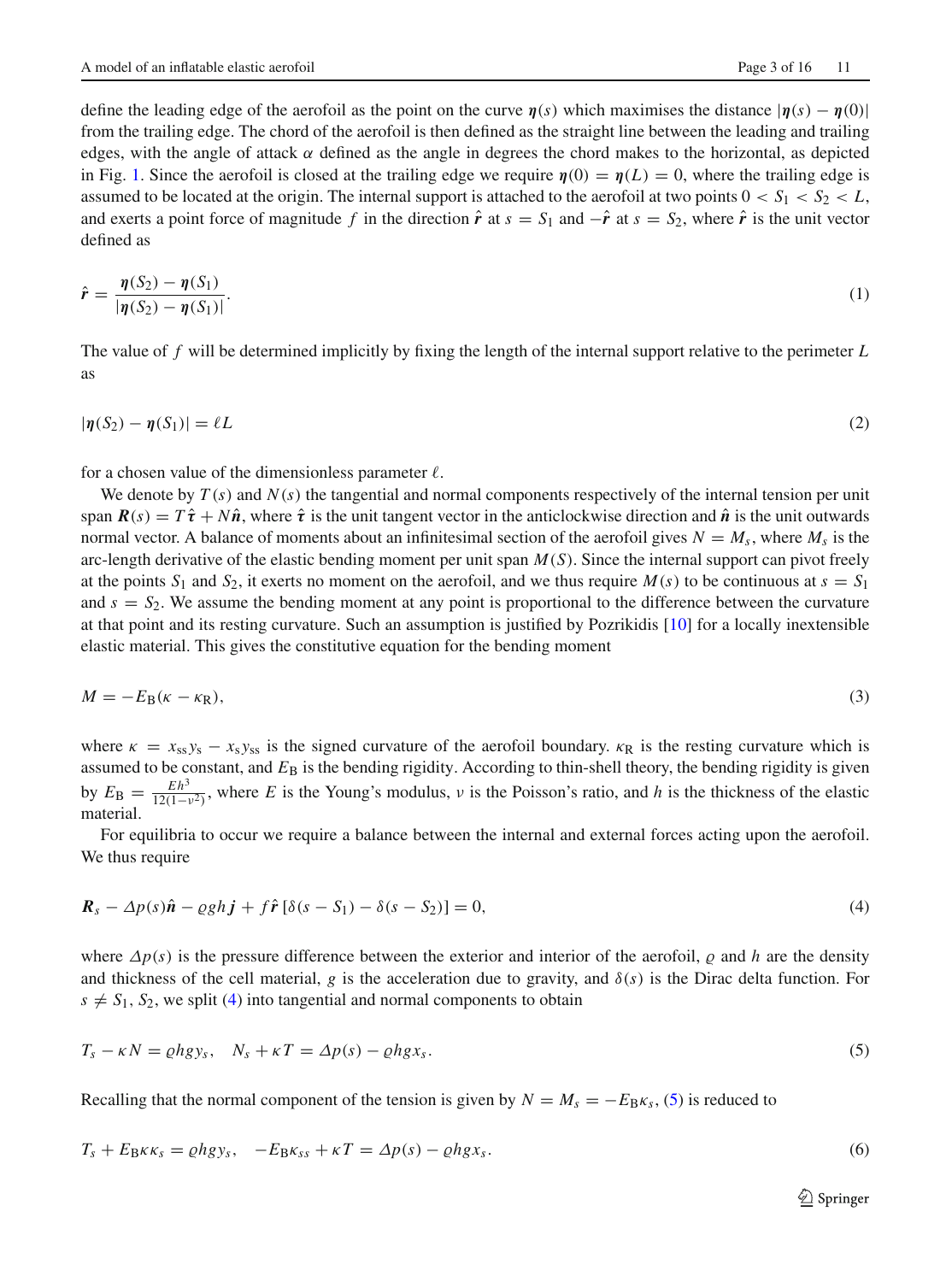Integrating, we obtain

$$
T = E_{\rm B} \left( \frac{\sigma}{L^2} - \frac{1}{2} \kappa^2 \right) + \varrho h g y,\tag{7}
$$

<span id="page-3-1"></span>and

$$
\Delta p(s) = -E_{\rm B} \left( \kappa_{ss} + \frac{1}{2} \kappa^3 - \frac{\sigma \kappa}{L^2} \right) + \varrho h g(x_s + \kappa y), \tag{8}
$$

<span id="page-3-0"></span>where  $\sigma$  is a dimensionless piecewise-constant of integration whose value jumps across the points  $s = S_1$  and  $s = S_2$ . The internal stress is thus given by

$$
\boldsymbol{R}(s) = \left(E_{\rm B}\left(\frac{\sigma}{L^2} - \frac{1}{2}\kappa^2\right) + \varrho h g y\right) \hat{\boldsymbol{\tau}} - E_{\rm B} \kappa_s \hat{\boldsymbol{n}}.
$$
\n(9)

To remove the singularities in  $(4)$  we integrate over the points  $S_1$  and  $S_2$ , giving

$$
\mathbf{R}(S_i+) - \mathbf{R}(S_i-) = (-1)^i f \hat{\mathbf{r}}, \quad i = 1, 2. \tag{10}
$$

Since the bending moment *M* and thus the curvature  $\kappa$  are both continuous at  $s = S_1$  and  $s = S_2$ , [\(9\)](#page-3-0) gives

$$
\boldsymbol{R}(S_i+) - \boldsymbol{R}(S_i-) = \frac{E_B}{L^2} \big[ \sigma(S_i+) - \sigma(S_i-) \big] \hat{\boldsymbol{\tau}} - E_B \big[ \kappa_s(S_i+) - \kappa_s(S_i-) \big] \hat{\boldsymbol{n}}. \tag{11}
$$

We thus obtain the two jump conditions

<span id="page-3-3"></span><span id="page-3-2"></span>
$$
\sigma(S_i+) - \sigma(S_i-) = (-1)^i \frac{fL^2}{E_B} \hat{\mathbf{r}} \cdot \hat{\mathbf{r}}(S_i), \quad i = 1, 2,
$$
\n(12)

$$
\kappa_{s}(S_{i}+) - \kappa_{s}(S_{i}-) = (-1)^{i+1} \frac{f}{E_{\mathbf{B}}} \hat{\mathbf{r}} \cdot \hat{\mathbf{n}}(S_{i}), \quad i = 1, 2.
$$
\n(13)

Comparing Bernoulli's equation for the fluid in the exterior of the aerofoil between the surface of the aerofoil and the far-field gives

$$
\frac{1}{2}\rho q(s)^2 + \rho gy(s) + p(s) = \frac{1}{2}\rho u_{\infty}^2 + p_a - \rho g H,
$$
\n(14)

where  $\rho$  is the density of the fluid,  $q(s)$  is the flow speed evaluated at the aerofoil boundary,  $y(s)$  is the height of a point on the aerofoil relative to the trailing edge, *p*(*s*) is the exterior fluid pressure evaluated at the aerofoil boundary,  $u_{\infty}$  is the far-field flow speed, and  $p_a$  is the atmospheric pressure evaluated at some reference height  $-H$ which is assumed to be ground level. The interior of the aerofoil, which is taken to be a static fluid with density  $\rho$ equal to that of the exterior fluid, has pressure

$$
p_i(y) = p_0 - \rho g y,\tag{15}
$$

<span id="page-3-4"></span>for some constant  $p_0$ . While this formulation can allow different values of  $p_0$  either side of the internal support, we will henceforth assume that  $p_0$  is uniform throughout the interior. The transmural pressure difference is thus given by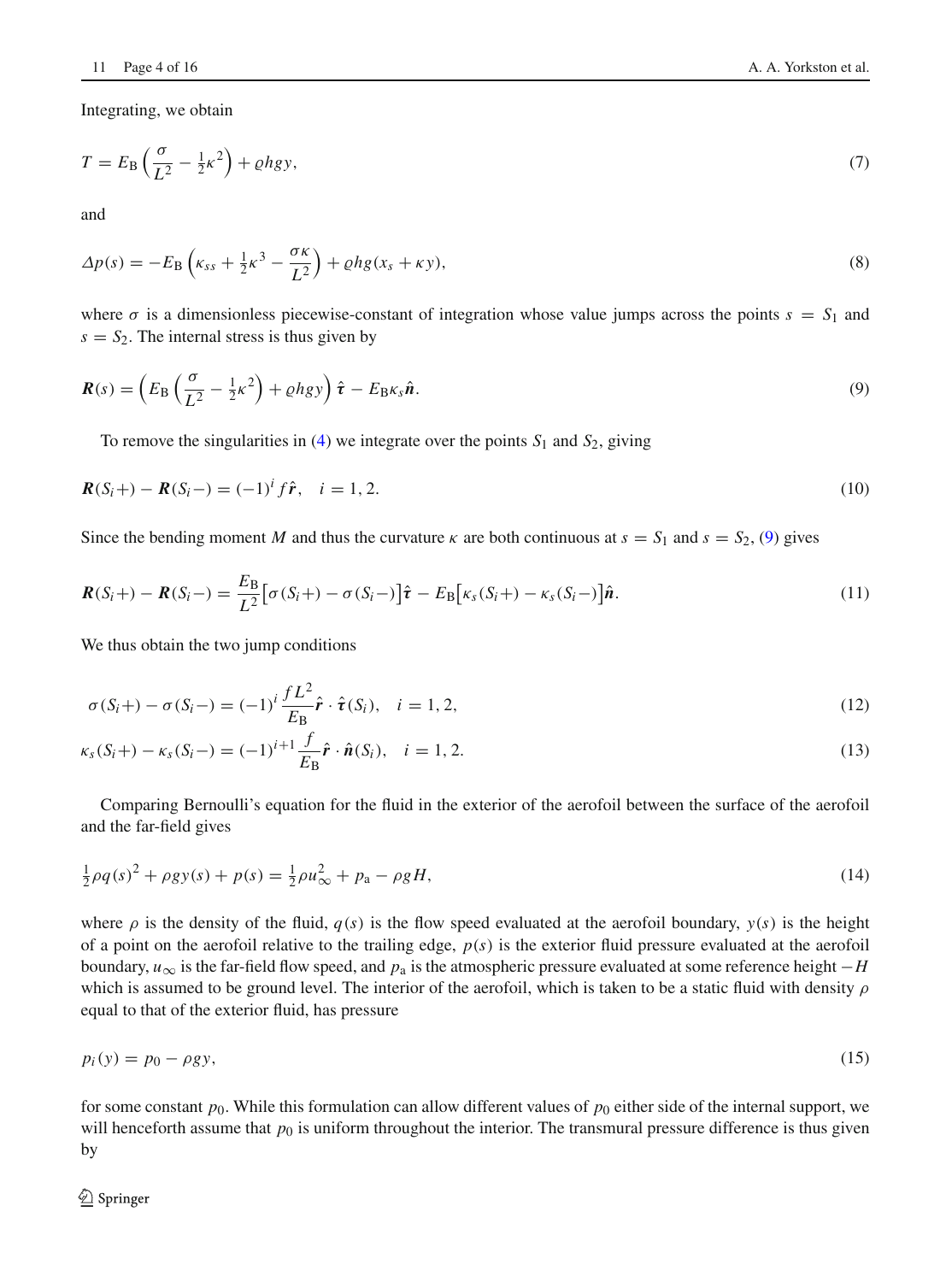<span id="page-4-1"></span>
$$
\Delta p(s) = p(s) - p_i(y(s)) = p_a - \rho g H - p_0 + \frac{1}{2}\rho (u_{\infty}^2 - q^2). \tag{16}
$$

Substituting this expression for  $\Delta p(s)$  into [\(8\)](#page-3-1) we obtain the dynamic condition on the surface of the aerofoil

$$
\frac{1}{2}\rho\left(q^2 - u_{\infty}^2\right) + p_0 - p_a + \rho g H - E_B\left(\kappa_{ss} + \frac{1}{2}\kappa^3 - \frac{\sigma \kappa}{L^2}\right) + \rho h g(x_s + \kappa y) = 0. \tag{17}
$$

<span id="page-4-0"></span>For equilibria to occur, the parameters must be chosen to ensure that the lift generated by the fluid flow is equal and opposite to the weight of the aerofoil. Making use of the Kutta–Joukowski theorem, we thus require

$$
\rho \gamma u_{\infty} = -\varrho g h L,\tag{18}
$$

where the circulation  $\gamma$  is taken to be negative to generate a positive lift. Note that an evenly distributed load force can be modelled by an appropriate choice of the value of  $\rho$ .

<span id="page-4-2"></span>We then non-dimensionalise the problem, taking the length scale to be the aerofoil perimeter *L* and the velocity scale to be  $\sqrt{E_B/(L^3 \rho)}$ . Enforcing [\(18\)](#page-4-0) the dynamic condition [\(17\)](#page-4-1) then becomes

<span id="page-4-7"></span>
$$
\frac{1}{2}\left(q^2 - U_{\infty}^2\right) - \left(\kappa_{ss} + \frac{1}{2}\kappa^3 - \sigma\kappa\right) + \Gamma U_{\infty}(x_s + \kappa y) + P = 0,\tag{19}
$$

where all variables are now dimensionless and

$$
U_{\infty} = u_{\infty} \sqrt{\frac{L^3 \rho}{E_B}}, \quad \Gamma = -\gamma \sqrt{\frac{L \rho}{E_B}}, \quad P = \frac{(p_0 - p_a + \rho g H)L^3}{E_B}
$$
(20)

are dimensionless quantities relating to the far-field flow speed, the negative circulation around the aerofoil, and interior pressure of the aerofoil relative to atmospheric pressure respectively. Note that  $U_{\infty}^2$  can also be considered the ratio between the dynamic pressure due to the uniform stream and the internal stress due the elasticity of the aerofoil.

<span id="page-4-3"></span>The dimensionless flow field  $u(x)$ , where x is a point in the exterior of the aerofoil  $\eta(s)$ , must satisfy the following five conditions:

 $\nabla \cdot \mathbf{u} = 0$  (incompressibility), (21)

 $\nabla \times \mathbf{u} = \mathbf{0}$  (irrotationality), (22)

 $u(\eta(s)) \cdot \hat{n}(s) = 0$  (kinematic condition), (23)

<span id="page-4-6"></span><span id="page-4-5"></span>
$$
u(\eta(0)) = 0 \quad \text{(Kutta condition)},\tag{24}
$$

$$
u(x) = U_{\infty} i + \frac{\Gamma}{2\pi} \frac{x \times k}{|x|^2} + \mathcal{O}(|x|^{-2}) \quad \text{as} \quad |x| \to \infty \quad \text{(far-field condition)}.
$$

The kinematic condition ensures the fluid velocity has no component normal to the aerofoil, the Kutta condition ensures the flow leaves the aerofoil smoothly at the trailing edge, and the far-field condition ensures the flow tends to a uniform stream with circulation  $-\Gamma$  in the far-field.

<span id="page-4-4"></span>We define the lift and drag coefficients and the lift-to-drag ratio as

$$
C_{\rm L} = \frac{2\mathbf{F} \cdot \mathbf{j}}{\rho u_{\infty}^2 L/2}, \quad C_{\rm D} = \frac{2\mathbf{F} \cdot \mathbf{i}}{\rho u_{\infty}^2 L/2}, \quad C_{\rm L}/C_{\rm D} = \frac{\mathbf{F} \cdot \mathbf{j}}{\mathbf{F} \cdot \mathbf{i}}, \tag{26}
$$

respectively, where  $\vec{F}$  is the net fluid force acting upon the aerofoil,  $\vec{i}$  and  $\vec{j}$  are unit vectors in the positive horizontal and vertical directions respectively, and the reference length is taken to be half the dimensional aerofoil perimeter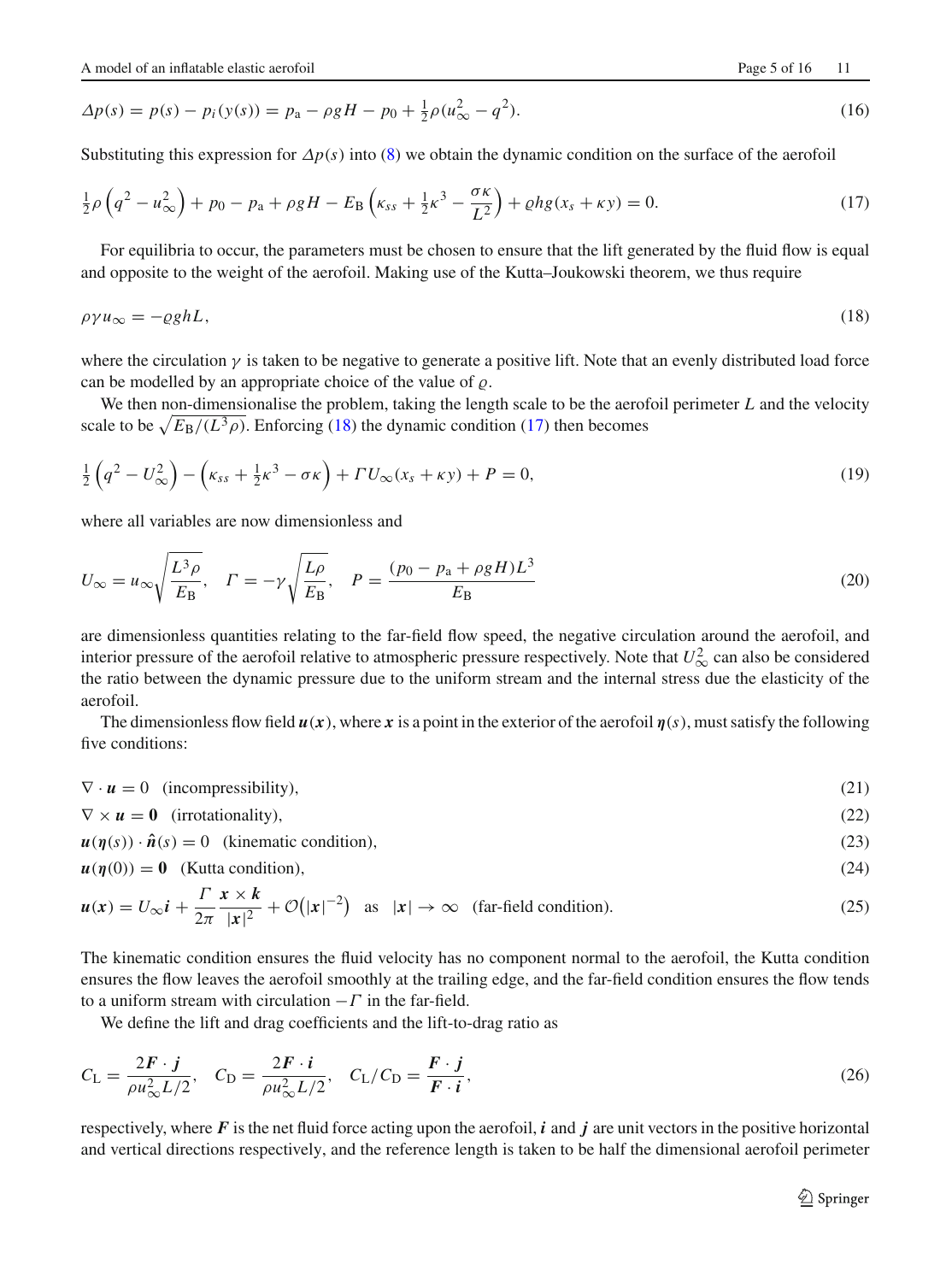to ensure the values are comparable between deformed aerofoil shapes. The lift-to-drag coefficient however is independent of the choice of reference length. For an inviscid flow we have  $\vec{F} = -\rho u_{\infty} \gamma \hat{j}$ , and so  $C_L = 4\Gamma/U_{\infty}$ and  $C_D = 0$ , while the viscous flow, which will be considered in Sect. [3,](#page-11-0) will generally have a non-zero value of  $C_{\rm D}$ .

## 2.2 Numerical method

The aim of the numerical method is to obtain an aerofoil shape *η*(*s*) along with a flow field *u*(*x*) which satisfy the dynamic condition [\(19\)](#page-4-2) along with the flow conditions [\(21\)](#page-4-3)–[\(25\)](#page-4-4). We obtain solutions numerically using an iterative method, first computing the cell shape  $\eta(s)$  which satisfies [\(19\)](#page-4-2) for a chosen flow speed  $q(s)$ , and then finding the flow *u*(*x*) which satisfies [\(21\)](#page-4-3)–[\(25\)](#page-4-4) for the computed value of *η*(*s*). We then use Newton's method to obtain the value of  $q(s)$  which satisfies  $q(s) = |u(\eta(s))|$ .

<span id="page-5-1"></span><span id="page-5-0"></span>To obtain the aerofoil shape  $\eta(s) = x(s)\mathbf{i} + y(s)\mathbf{j}$ , we note that

$$
x_s = -\cos\theta, \quad y_s = \sin\theta, \quad \kappa = \theta_s,\tag{27}
$$

where  $\theta$  is the angle between the tangent vector  $\hat{\tau}$  and  $-\hat{i}$ . We can then write the dynamic condition [\(19\)](#page-4-2) as

$$
\kappa_{ss} = \frac{1}{2} \left( q^2 - U_{\infty}^2 \right) - \frac{1}{2} \kappa^3 + \sigma \kappa + \Gamma U_{\infty} \left( \kappa y - \cos \theta \right) + P. \tag{28}
$$

Equations [\(27\)](#page-5-0) and [\(28\)](#page-5-1) form a system of explicit ODEs which must be solved on each of the three sections of the aerofoil, with jump and continuity conditions at  $s = S_1$  and  $s = S_2$  and boundary conditions at  $s = 0$  and  $s = 1$ . At  $S_1$  and  $S_2$  we require *x*, *y*,  $\theta$  and  $\kappa$  to be continuous, while  $\kappa_s$  and  $\sigma$  must satisfy the jump conditions [\(12\)](#page-3-2) and [\(13\)](#page-3-3). At the trailing edge we require

$$
x(0) = x(1) = y(0) = y(1) = 0, \quad \theta(1) - \theta(0) = \pi - \beta,
$$
\n(29)

and we are free to choose the value of  $\theta(0)$  which implicitly determines the angle of attack  $\alpha$ . We also have the constraint

$$
|\eta(S_2) - \eta(S_1)| = \ell. \tag{30}
$$

The system given by [\(27\)](#page-5-0) and [\(28\)](#page-5-1) can be integrated numerically for a known flow speed  $q(s)$  using a Runge–Kutta method to obtain the equilibrium aerofoil shape  $\eta(s) = x(s)i + y(s)j$ .

We approximate the flow speed  $q(s)$  as a piecewise Chebyshev series

$$
q(s) \approx q_{c}(s) \equiv \begin{cases} \sum_{n=0}^{N} a_{n} T_{n} \left( 2\frac{s}{S_{1}} - 1 \right) & \text{for } 0 \le s < S_{1}, \\ \sum_{n=0}^{N} b_{n} T_{n} \left( 2\frac{s-S_{1}}{S_{2}-S_{1}} - 1 \right) & \text{for } S_{1} \le s \le S_{2}, \\ \sum_{n=0}^{N} c_{n} T_{n} \left( 2\frac{s-S_{2}}{1-S_{2}} - 1 \right) & \text{for } S_{2} < s \le 1. \end{cases} \tag{31}
$$

 $\textcircled{2}$  Springer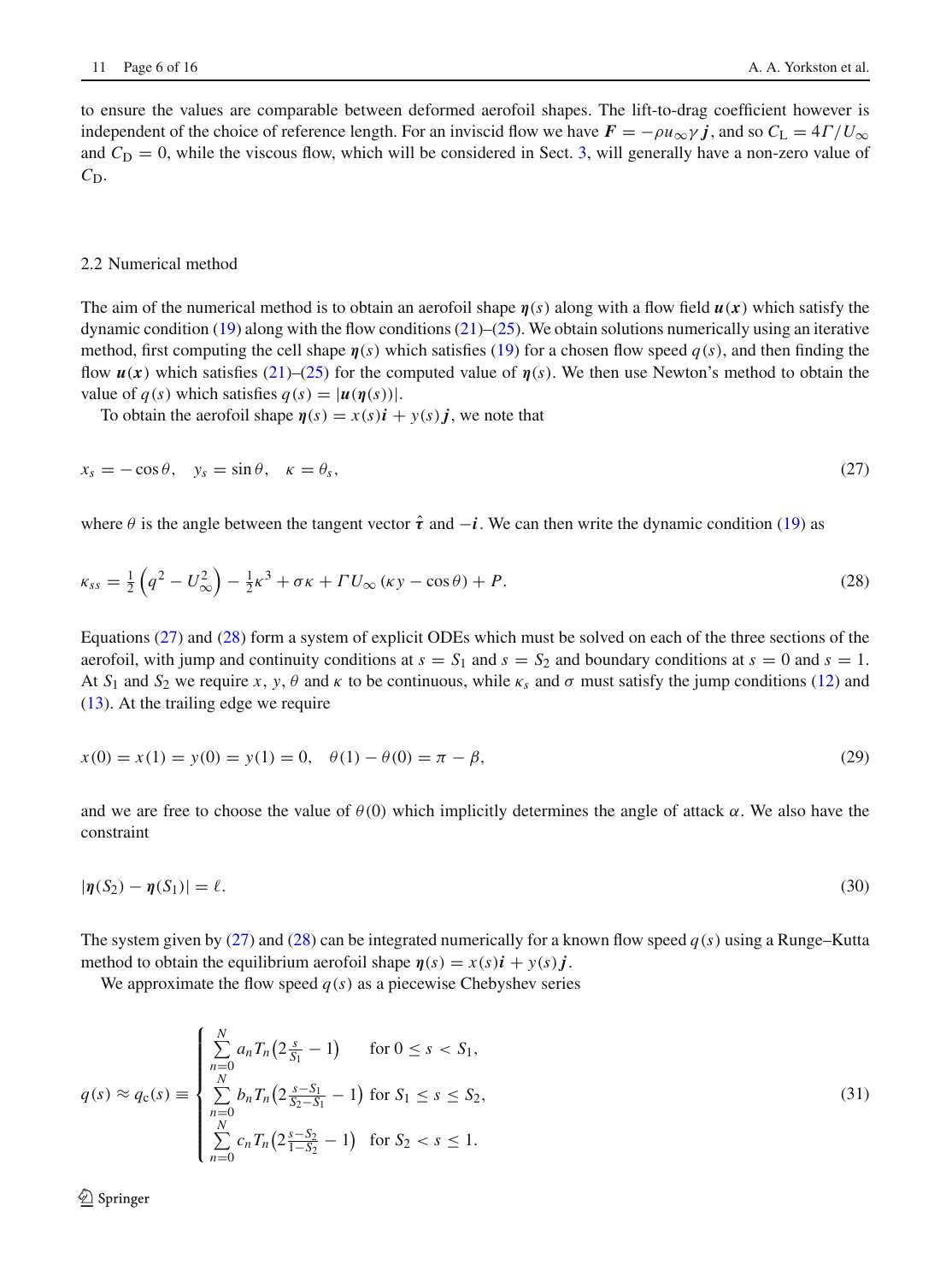where  $T_n(s) = \cos(n \cos^{-1}(s))$  is the degree *n* Chebyshev polynomial, *N* is some truncation value, and the 3*N* + 3 coefficients  $a_n$ ,  $b_n$  and  $c_n$  are to be found. To ensure  $q_c(s)$  is continuous at  $S_1$  and  $S_2$ , we take

$$
a_0 = b_0 + \sum_{n=1}^{N} \left( b_n \cos\left(\frac{n\pi}{2}\right) - a_n \right), \quad c_0 = b_0 + \sum_{n=1}^{N} \left( b_n - c_n \cos\left(\frac{n\pi}{2}\right) \right).
$$
 (32)

The  $3N + 1$  remaining coefficients will be found by enforcing the interpolation condition  $q_c(s_i) = q(s_i)$  at the  $3N + 1$  sample points

$$
s_i = \frac{1+C_i}{2}S_1, \quad s_{i+N} = \frac{1-C_i}{2}S_1 + \frac{1+C_i}{2}S_2, \quad s_{i+2N} = \frac{1-C_i}{2}S_2 + \frac{1+C_i}{2}
$$
(33)

for  $i = 1, \ldots, N + 1$ , where  $C_i$  are the Chebyshev nodes

$$
C_i = -\cos\left(\frac{(i-1)\pi}{N}\right), \quad i = 1, \dots, N+1,
$$
\n
$$
(34)
$$

which correspond to the extrema of the *N*th Chebyshev polynomial  $T_N(s)$ . By choosing coefficients  $a_n$ ,  $b_n$  and  $c_n$  such that  $q_c(s_i) = q(s_i)$  at the rescaled Chebyshev nodes  $s_i$ , the Chebyshev series  $q_c(s)$  provides a near-best interpolation of the function  $q(s)$  [\[11](#page-15-10)].

Given an aerofoil shape  $\eta(s)$ , we can obtain the unique flow speed  $q_b(s)$  which satisfies the flow equations [\(21\)](#page-4-3)– [\(25\)](#page-4-4) using a boundary integral method. Following Pozrikidis [\[12](#page-15-11)], we split the fluid velocity *u*(*x*) into a far-field component

$$
u^{\infty} = U_{\infty} i + \frac{\Gamma}{2\pi} \frac{x \times k}{|x|^2}
$$
\n(35)

<span id="page-6-0"></span>and a disturbance flow  $u^D$  which vanishes in the far-field. Since the flow is incompressible and irrotational, we can write the disturbance flow in terms of a velocity potential  $\phi^D(x)$  which must be harmonic and bounded in the far-field. The disturbance potential satisfies the boundary integral equation

$$
\frac{1}{2}\phi^{\mathcal{D}}(\mathbf{x}_{0}) = -\int_{\eta(s)} G(\mathbf{x}, \mathbf{x}_{0}) \nabla \phi^{\mathcal{D}}(\mathbf{x}) \cdot \hat{\mathbf{n}}(s) \mathrm{d}s(\mathbf{x}) + \int_{\eta(s)}^{\rho(\mathcal{V})} \phi^{\mathcal{D}}(\mathbf{x}) \nabla G(\mathbf{x}, \mathbf{x}_{0}) \cdot \hat{\mathbf{n}}(s) \mathrm{d}s(\mathbf{x}), \tag{36}
$$

where both integrals are evaluated along the curve  $\mathbf{x} = \eta(s)$ ,  $x_0$  is a point on the aerofoil boundary,  $G(\mathbf{x}, x_0)$  is the free-space Green's function

$$
G(x, x_0) = -\frac{1}{2\pi} \log |x - x_0|,\tag{37}
$$

and the principal value (*PV*) is taken for the second integral across the singularity at  $x = x_0$ .

To solve the boundary integral equation numerically, we discretise the aerofoil boundary as the 3*N* straight lines

$$
E_i = \eta_i + (\eta_{i+1} - \eta_i)t \text{ for } 0 \le t \le 1, \quad i = 1, ..., 3N,
$$
 (38)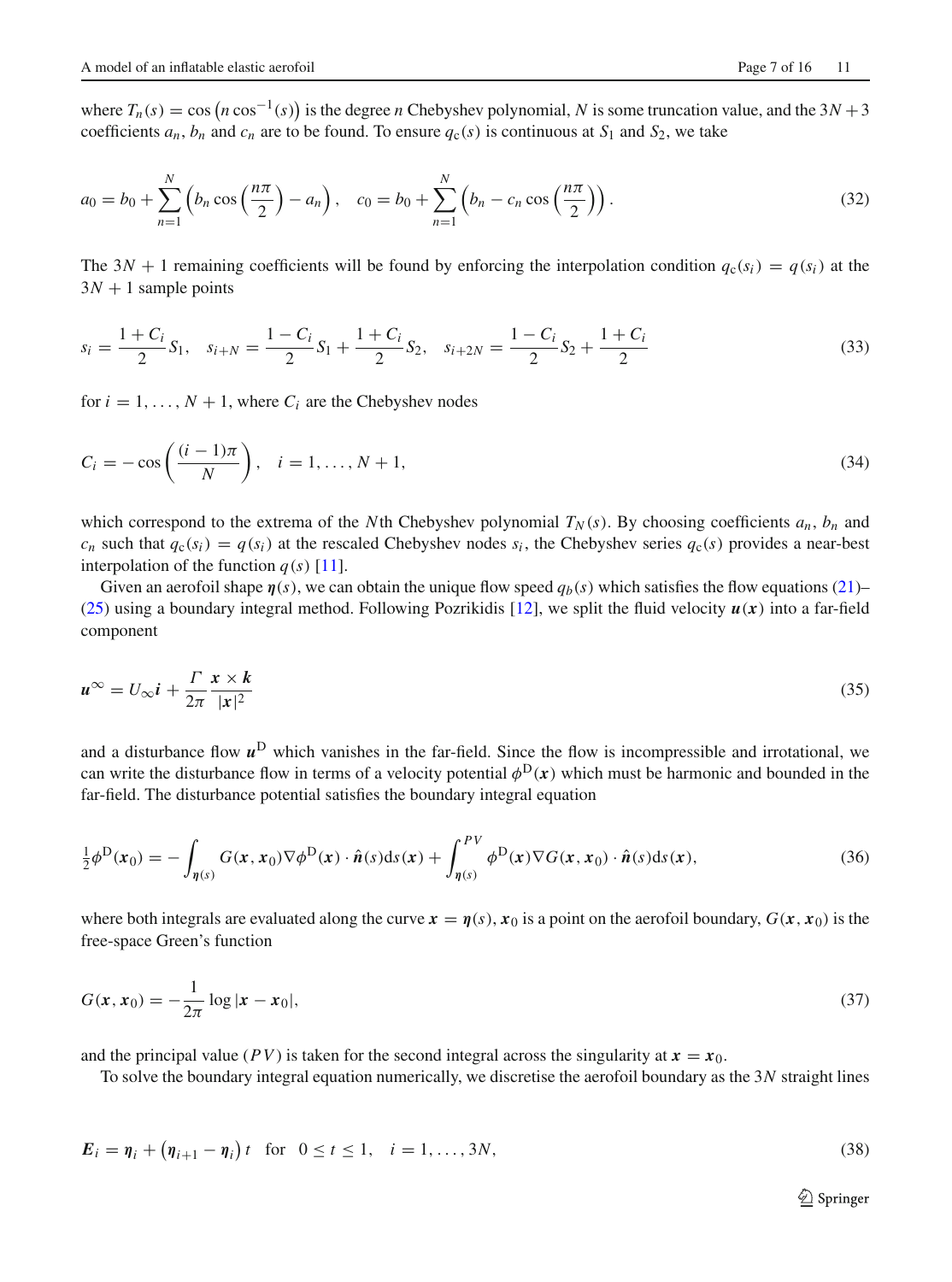$$
\hat{\boldsymbol{\tau}}_i = \frac{\boldsymbol{\eta}_{i+1} - \boldsymbol{\eta}_i}{|\boldsymbol{\eta}_{i+1} - \boldsymbol{\eta}_i|}, \quad \hat{\boldsymbol{n}}_i = \frac{(y_{i+1} - y_i)\boldsymbol{i} - (x_{i+1} - x_i)\boldsymbol{j}}{|\boldsymbol{\eta}_{i+1} - \boldsymbol{\eta}_i|}.
$$
\n(39)

We approximate  $\phi^D$  and  $\nabla \phi^D$  as constants  $\phi_i^D$  and  $(\nabla \phi^D)_i$  on each boundary element, which are assumed to be equal to the values of  $\phi^D$  and  $\nabla \phi^D$  at the midpoints  $\eta_i^M = \frac{1}{2}(\eta_{i+1} + \eta_i)$ . Evaluating the kinematic condition [\(23\)](#page-4-5) on the *i*th boundary element, we obtain

$$
\hat{\boldsymbol{n}}_i \cdot (\nabla \phi^{\text{D}})_i = -\hat{\boldsymbol{n}}_i \cdot \boldsymbol{u}^{\infty} (\boldsymbol{\eta}_i^{\text{M}}) = -U_{\infty} \hat{\boldsymbol{n}}_i \cdot \boldsymbol{i} - \frac{\Gamma}{2\pi} \frac{\boldsymbol{\eta}_i^{\text{M}} \cdot \hat{\boldsymbol{\tau}}_i}{|\boldsymbol{\eta}_i^{\text{M}}|^2}.
$$
\n(40)

The boundary integral equation [\(36\)](#page-6-0) can then be discretised as

$$
\frac{1}{2} \phi^{\text{D}}(x_0) = U_{\infty} \sum_{i=1}^{3N} \hat{n}_i \cdot i \int_{E_i} G(x, x_0) \, ds(x) + \frac{\Gamma}{2\pi} \sum_{i=1}^{3N} \frac{\eta_i^{\text{M}} \cdot \hat{\tau}_i}{|\eta_i^{\text{M}}|^2} \int_{E_i} G(x, x_0) \, ds(x) \n+ \sum_{i=1}^{3N} \phi_i^{\text{D}} \int_{E_i}^{PV} \hat{n}_i \cdot \nabla G(x, x_0) \, ds(x), \tag{41}
$$

where the integrals are taken along the boundary elements. Taking  $x_0$  to be the midpoint of the *j*th boundary element for  $j = 1, \ldots, 3N$ , we obtain

<span id="page-7-0"></span>
$$
\frac{1}{2}\phi_j^D - \sum_{i=1}^{3N} \phi_i^D \int_{E_i}^{PV} \left[\hat{\boldsymbol{n}}_i \cdot \nabla G\left(\boldsymbol{x}, \boldsymbol{\eta}_j^M\right)\right] ds(\boldsymbol{x}) - \frac{\Gamma}{2\pi} \sum_{i=1}^{3N} \frac{\eta_i^M \cdot \hat{\boldsymbol{\tau}}_i}{\left|\eta_i^M\right|^2} \int_{E_i} G\left(\boldsymbol{x}, \boldsymbol{\eta}_j^M\right) ds(\boldsymbol{x})
$$
\n
$$
= U_{\infty} \sum_{i=1}^{3N} \hat{\boldsymbol{n}}_i \cdot \boldsymbol{i} \int_{E_i} G\left(\boldsymbol{x}, \boldsymbol{\eta}_j^M\right) ds(\boldsymbol{x}). \tag{42}
$$

Using the complex notation  $z(s) = x(s) + y(s)$  for brevity, the integrals in [\(42\)](#page-7-0) can be evaluated explicitly as

$$
\int_{E_i} G\left(x, \eta_j^M\right) ds(x)
$$
\n
$$
= -\frac{|z_{i+1} - z_i|}{2\pi} \mathfrak{Re}\left(\frac{\left(z_{i+1} - z_j^M\right) \log\left(z_{i+1} - z_j^M\right) - \left(z_i - z_j^M\right) \log\left(z_i - z_j^M\right)}{z_{i+1} - z_i} - 1\right)
$$
\n(43)

and

$$
\int_{E_i}^{PV} \hat{\boldsymbol{n}}_i \cdot \nabla G(\boldsymbol{x}, \boldsymbol{\eta}_j^{\mathrm{M}}) \mathrm{d}s(\boldsymbol{x}) = \begin{cases} -\frac{1}{2\pi} \mathfrak{Im} \left( \log \left( \frac{z_{i+1} - z_j^{\mathrm{M}}}{z_i - z_j^{\mathrm{M}}} \right) \right) & \text{for } i \neq j, \\ 0 & \text{for } i = j. \end{cases} \tag{44}
$$

Equation [\(42\)](#page-7-0) is linear in the unknowns  $\phi_i^D$  and  $\Gamma$ , giving 3*N* linear equations for  $j = 1, ..., 3N$  to be satisfied by the  $3N + 1$  unknowns  $\phi_i^D$  and  $\Gamma$ . To complete the system, we satisfy the Kutta condition [\(24\)](#page-4-6) at the trailing edge,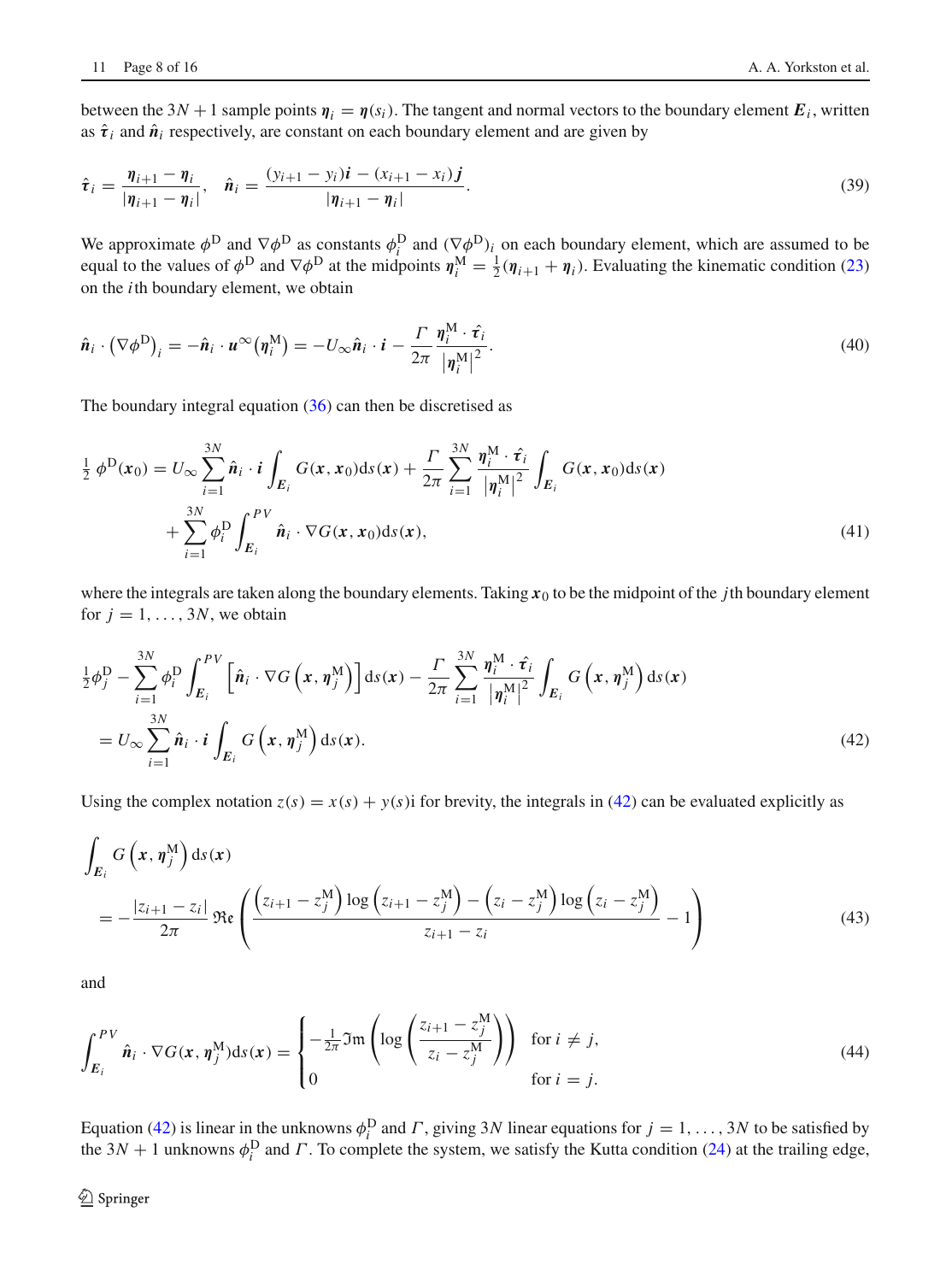which can be written in terms of the velocity potential  $\phi = \phi^D + \phi^\infty$  as

$$
\frac{\mathrm{d}}{\mathrm{d}s}\phi\big(\eta(s)\big)\bigg|_{s=0} = 0.\tag{45}
$$

This condition is satisfied approximately using the finite difference equation

$$
\phi_1^D + \phi_1^{\infty} - \phi_{3N}^D - \phi_{3N}^{\infty} = 0.
$$
\n(46)

The flow speed along the aerofoil is then given as the central difference

$$
q_b(s_i) = \frac{|\phi_i - \phi_{i-1}|}{|\eta_i - \eta_{i-1}|}, \quad i = 2, ..., 3N,
$$
\n(47)

with  $q_b(0) = q_b(1) = 0$ .

We then use Newton's method to obtain values of the Chebyshev coefficients  $a_n$ ,  $b_n$  and  $c_n$  such that  $q_b(s_i)$  =  $q_c(s_i)$  for  $i = 1, \ldots, 3N + 1$ , which corresponds to an aerofoil shape  $\eta(s)$  and flow speed  $q(s)$  which satisfy the dynamic condition [\(19\)](#page-4-2) and the flow conditions [\(21\)](#page-4-3)–[\(25\)](#page-4-4). All results presented here were obtained using both  $N = 50$  and  $N = 100$  and it was confirmed that the variation of the aerofoil shape  $|\eta_{(N=100)}(s) - \eta_{(N=50)}(s)|$ remained below  $10^{-6}$  for all  $0 \le s \le 1$ .

The numerical method we have presented allows us to determine solutions for chosen values of the parameters  $U_{\infty}$ , *P*,  $\beta$ ,  $\theta$ (0), *S*<sub>1</sub>, *S*<sub>2</sub> and  $\ell$ . In fixing these the circulation parameter  $\Gamma$  is determined implicitly by the Kutta condition. The angle of attack  $\alpha$  comes as part of the solution. In practice we choose the value  $\theta(0)$  in an iterative manner to obtain a value for  $\alpha$  that is in line with what is common for rigid aerofoils (and typically we choose  $\alpha = 12^{\circ}$ ).

#### 2.3 Inviscid results

Figure [2](#page-9-0) shows a comparison between the shape of an elastic aerofoil without an internal support to that of an aerofoil with an internal support of length  $\ell = 0.12$  in a static fluid. First considering the unsupported case, we note that the case of  $\beta = \pi$  corresponds to a smooth cell, which was studied extensively by Yorkston et al. [\[13](#page-15-12)]. As the corner angle  $\beta$  is decreased, a more aerofoil-like shape is obtained, although the aerofoil retains a relatively large maximum thickness. We then consider the case where the aerofoil has an internal support. For  $\beta = 3\pi/4$  and  $\beta = \pi/2$  we see that while the internal support reduces the maximum thickness, the aerofoil bulges outwards either side of the support, retaining a fairly blunt shape. For  $\beta = \pi/4$  and  $\beta = 0$  however a thin aerofoil is attained.

Figure [3](#page-9-1) shows the aerofoil shapes as the flow speed parameter  $U_{\infty}$  is increased, along with the streamlines of the flow. The corner angle and the length and position of the internal support were chosen to obtain a slender aerofoil profile. The angle of attack  $\alpha = 12^\circ$  is towards the upper limit of a typical aerofoil and was chosen to exhibit the most severe deformation; for lower angles of attack we found the aerofoil exhibits a similar but less severe deformation. Note that  $U_{\infty} = 0$  can correspond to either the flow past a rigid aerofoil or the limit as the flow speed tends to zero. As the flow speed  $U_{\infty}$  is increased, the cell starts to deform in response to the fluid flow. The upper section of the aerofoil boundary becomes concave and the aerofoil attains a negative camber, meaning that the camber line lies below the chord (the camber line is defined to be the locus of points halfway between the upper and lower surfaces of the aerofoil as measured perpendicular to the camber line itself [\[14\]](#page-15-13)). This reduces the flow speed along the upper section of the aerofoil, resulting in a decrease in the lift coefficient  $C_L$ .

Figure [4](#page-10-0) shows the inviscid lift coefficient against the angle of attack  $\alpha$  of the supported aerofoil for various flow speeds. For low flow speed  $U_{\infty}$ , the elastic forces dominate over the fluid forces. The aerofoil thus acts rigidly as the angle of attack is increased, with the lift coefficient depending linearly on the angle of the trailing edge. As the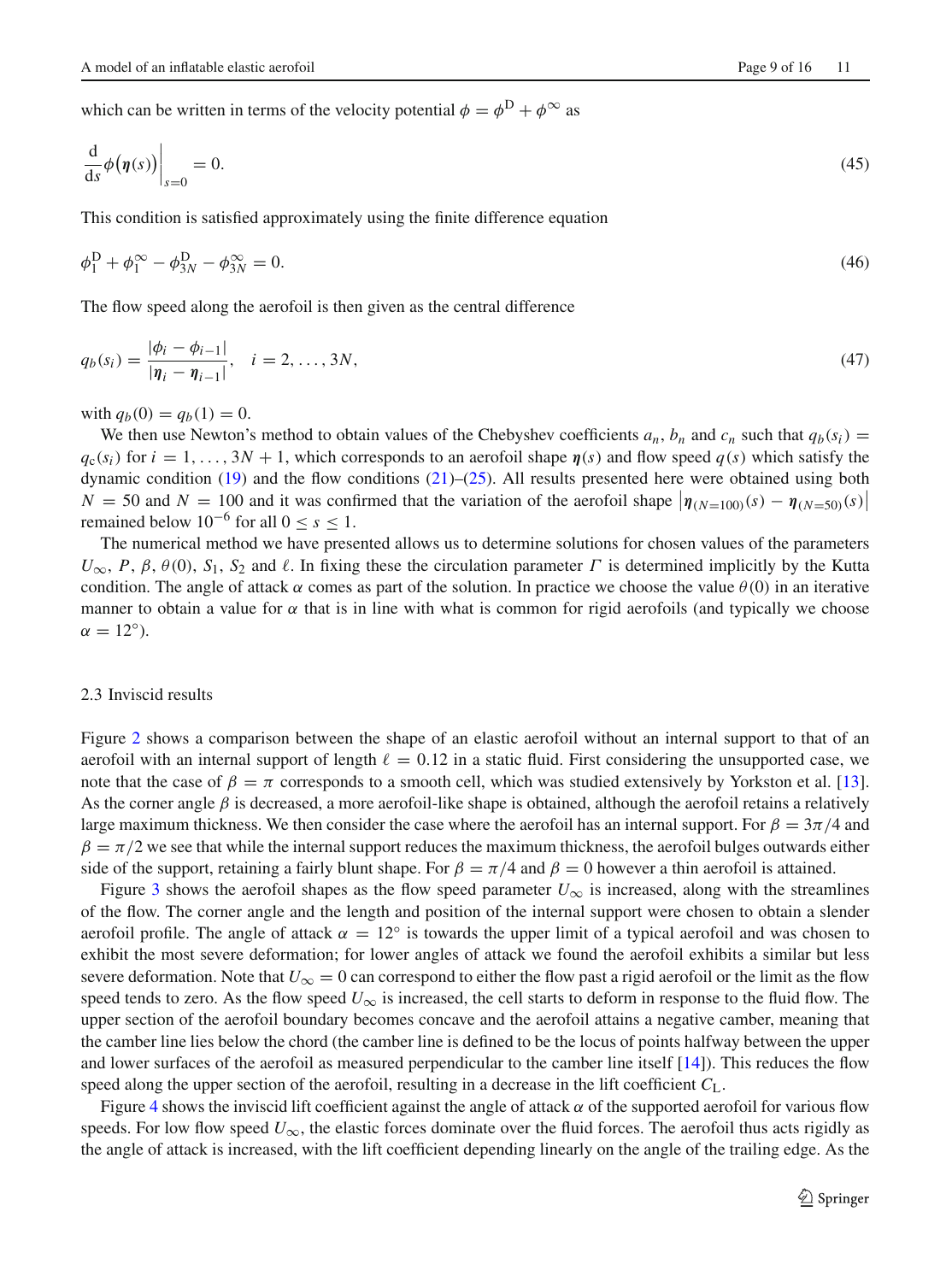

<span id="page-9-0"></span>**Fig. 2** Supported and unsupported equilibrium shapes in the absence of a flow with  $P = 0$  for varying trailing-edge corner angles  $\beta$ . The supported aerofoil has a support of length  $\ell = 0.12$  attached at  $S_1 = 1/3$  and  $S_2 = 2/3$ , depicted as a broken line



<span id="page-9-1"></span>**Fig. 3** Aerofoil shapes and streamlines for angle of attack  $\alpha = 12^\circ$ , a corner angle of  $\beta = \pi/6$  and a pressure difference of  $P = 0$ . The internal support, depicted as a broken line, has length  $\ell = 0.12$  and is attached at the points  $S_1 = 1/3$  and  $S_2 = 2/3$ . The streamlines are evenly spaced in the far-field, corresponding to evenly spaced values of the stream function in each panel, although the spacing of the stream function varies between panels as the far-field flow speed  $U_{\infty}$  is varied. **a** Shows the limit as  $U_{\infty} \to 0$ , which corresponds to the flow past a rigid aerofoil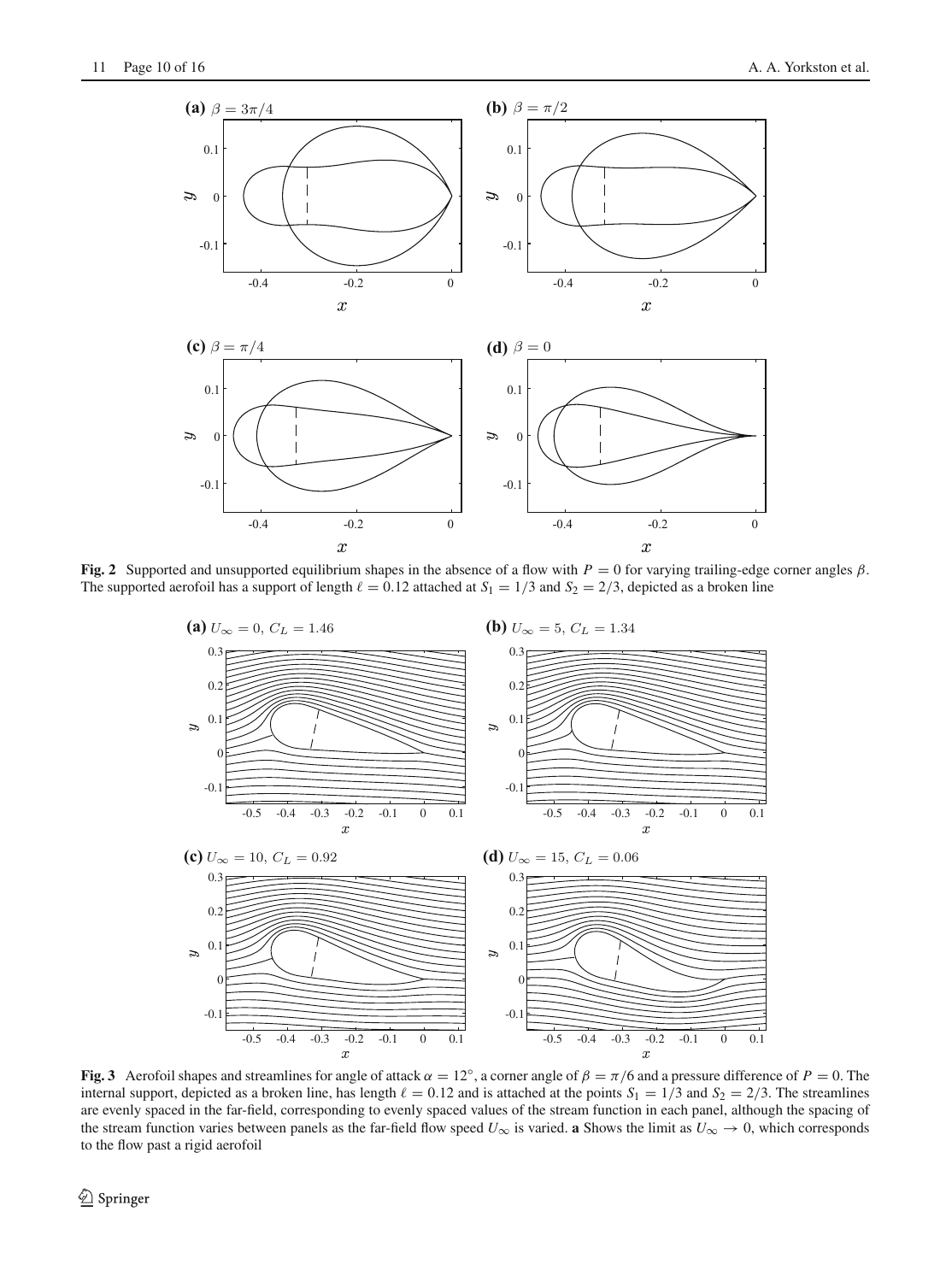

<span id="page-10-0"></span>**Fig. 4** Lift coefficient against the angle of attack  $\alpha$  in degrees for various dimensionless flow speeds  $U_{\infty}$ , with parameters  $\beta = \pi/6$ ,  $P = 0$ ,  $\ell = 0.12$ ,  $S_1 = 1/3$ ,  $S_2 = 2/3$ . The case  $U_{\infty} = 0$  corresponds to the limit  $E_B \rightarrow \infty$  (see Eq. [20\)](#page-4-7) and a rigid aerofoil. The aerofoil shapes corresponding to  $\alpha = 12^\circ$  are shown in Fig. [3](#page-9-1)



<span id="page-10-1"></span>**Fig. 5** Aerofoil shapes and streamlines for angle of attack  $\alpha = 12^\circ$ , a corner angle of  $\beta = \pi/6$  and a far-field flow speed  $U_\infty = 15$ . The internal support, depicted as a broken line, has length  $\ell = 0.12$  and is attached at the points  $S_1 = 1/3$  and  $S_2 = 2/3$ . The streamlines are evenly spaced in the far-field, corresponding to evenly spaced values of the stream function

flow speed  $U_{\infty}$  is increased the aerofoil starts to deform in response to the fluid flow, as shown in Fig. [3,](#page-9-1) which results in a loss of lift. This loss in lift remains relatively small for low flow speeds  $U_{\infty}$ , while for  $U_{\infty} > 10$  a more severe loss of lift occurs, with the aerofoil achieving less than half of the lift of the corresponding rigid aerofoil. The inflatable aerofoils used for small unmanned aircraft typically have a chord length of approximately 40 cm [\[1](#page-15-0)[,4](#page-15-3)]. For the supported aerofoils considered here, this corresponds to a perimeter of approximately  $L = 0.87$  m. Taking the cruise speed of the aerofoil to be  $u_{\infty} = 16 \text{ m s}^{-1}$  [\[4](#page-15-3)], we find that a value of  $U_{\infty} = 10$  corresponds to a bending rigidity of  $E_B = 2 \text{ kg m}^2 \text{ s}^{-2}$ . While this value is relatively high for a simple elastic material, the stiffness is increased for aerofoils constructed with composite materials [\[3\]](#page-15-2) or inflatable panels [\[7\]](#page-15-6).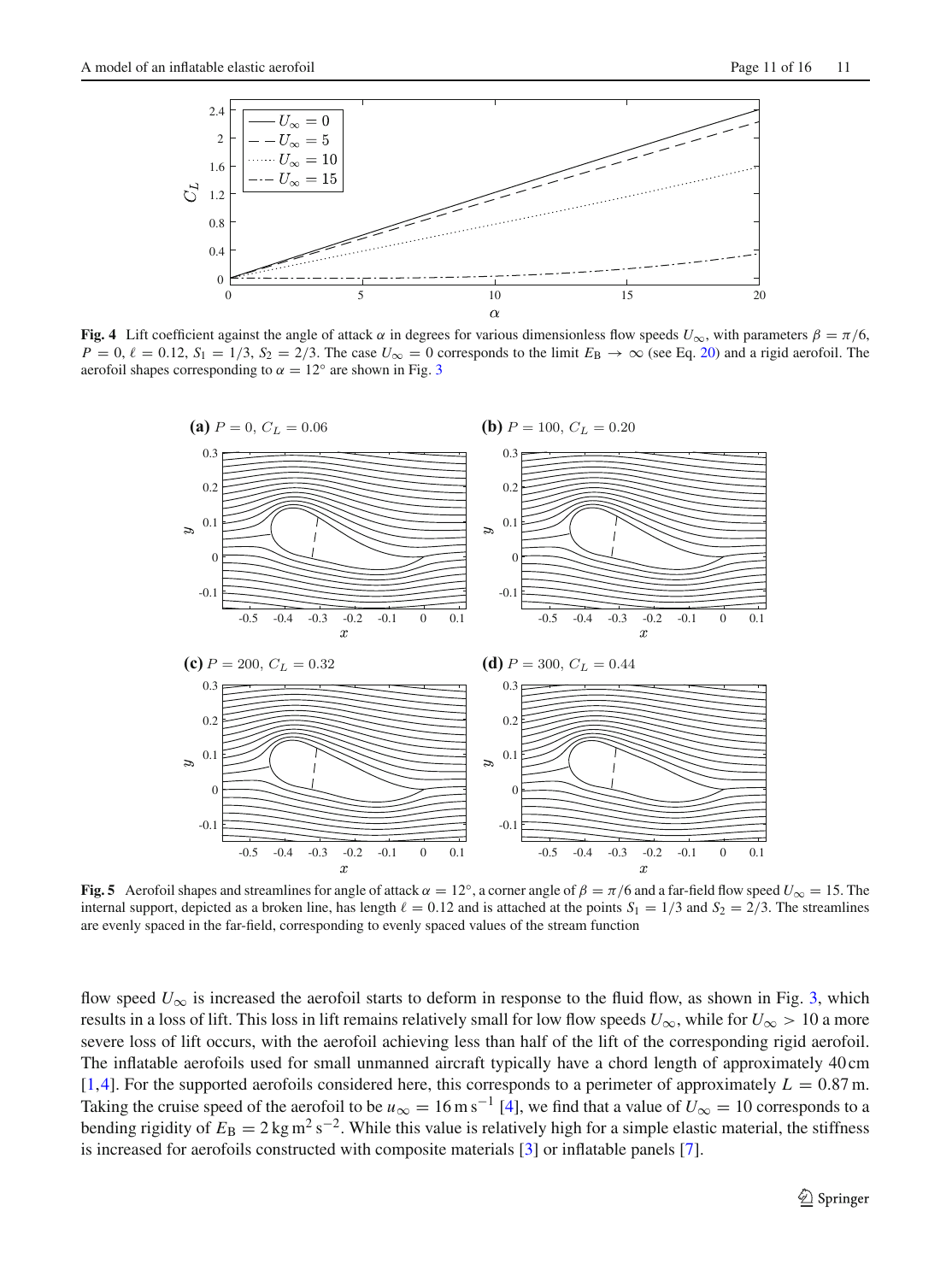Figure [5](#page-10-1) shows the aerofoil shapes and streamlines as the interior pressure *P* is increased, with the other parameters equal to those in Fig. [3d](#page-9-1). As the interior pressure is increased, the aerofoil thickness increases towards the trailing edge, and the upper section of the aerofoil becomes less concave, resulting in a higher average flow speed along the upper section. This higher flow speed results in a lower pressure above the aerofoil, and thus a higher lift coefficient  $C_L$ . However, by  $P \approx 300$  the aerofoil thickness is significantly increased, particularly towards the trailing edge, which we expect to result in a larger viscous drag force. This thickness could be reduced by introducing more internal supports, which would allow for a higher internal pressure and thus a higher lift coefficient while limiting the corresponding viscous drag. For an aerofoil with perimeter  $L = 0.87$  m and bending rigidity of  $E_B = 2 \text{ kg m}^2 \text{s}^{-2}$ , as considered above, a value of  $P = 300$  corresponds to an inflation pressure  $p_0 - p_a + \rho g H$  of approximately 0.9 kPa. This suggests that our aerofoil attains an aerodynamic shape at relatively low internal pressures, which is desirable due to the reduced risk of leaks [\[15](#page-15-14)].

#### <span id="page-11-0"></span>**3 Viscous flow calculations**

To obtain the equilibria in Sect. [2](#page-1-0) we have assumed that the fluid flow past the aerofoil is both inviscid and steady. While this assumption significantly simplifies the formulation of the problem, in a physical flow we would expect both a viscous boundary layer, and a turbulent wake downstream of the aerofoil. To compute the viscous flow we treat the aerofoil shapes obtained in Sect. [2](#page-1-0) as rigid bodies, neglecting any deformation due to viscous effects. Such an approach is assumed to be valid as a first approximation for streamlined aerofoils in high Reynolds number flows, where the boundary layer separation occurs close to the trailing edge of the aerofoil and the inviscid flow provides a good approximation to the viscous flow. We will confirm the validity of this assumption further on.

We compute the viscous flow past the aerofoil using the software package Gerris [\[8](#page-15-7)[,9](#page-15-8)], which solves the unsteady incompressible Navier–Stokes equations numerically using an adaptive mesh refinement method with a minimum cell size of 2−10*L*. The flow is computed in a channel bounded by solid walls with a slip boundary condition, with the channel width taken to be large enough that the flow near the aerofoil is unaffected by the walls. The flow is initialised at time  $t = 0$  with a uniform horizontal flow of dimensionless speed  $U_{\infty}$ . While this simulation provides an accurate simulation of the unsteady viscous flow away from the aerofoil, the locally spatially isotropic mesh refinement used by Gerris is unsuitable for precisely resolving the boundary layer at the aerofoil boundary [\[8](#page-15-7)]; the viscous drag acting on the aerofoil must therefore be computed separately using boundary layer calculations as will be done below assuming that the boundary layer remains attached to the aerofoil and does not separate. The latter assumption is adopted as our focus is on obtaining aerofoil shapes, and flow conditions, where separation is minimal. Since the fluid pressure does not change across the boundary layer, an accurate value of the pressure drag acting on the aerofoil can still be obtained using the Gerris simulation.

The flow in the viscous boundary layer can be obtained using the method of Keller [\[16\]](#page-15-15) by solving the rescaled boundary layer equation

$$
f_{\zeta\xi\zeta} + \frac{1}{2} \left( (s - s^*) \frac{q_s}{q} + 1 \right) f f_{\zeta\zeta} + (s - s^*) \frac{q_s}{q} \left( 1 - f_{\zeta}^2 \right) = (s - s^*) \left( f_{\zeta} f_{\zeta s} - f_{\zeta \zeta} f_s \right) \tag{48}
$$

with boundary conditions

$$
f(s, 0) = 0, \quad f_{\zeta}(s, 0) = 0, \quad f_{\zeta}(s, \infty) = 1,
$$
\n(49)

where *s* is the arc-length in the anticlockwise direction from the trailing edge,  $q(s)$  is the inviscid flow speed along the aerofoil boundary, *s*<sup>\*</sup> is the location of the leading edge stagnation point where  $q(s^*) = 0$ ,  $\zeta$  is a rescaled normal distance from the aerofoil, and  $f(s, \zeta)$  is a rescaled stream function in the boundary layer.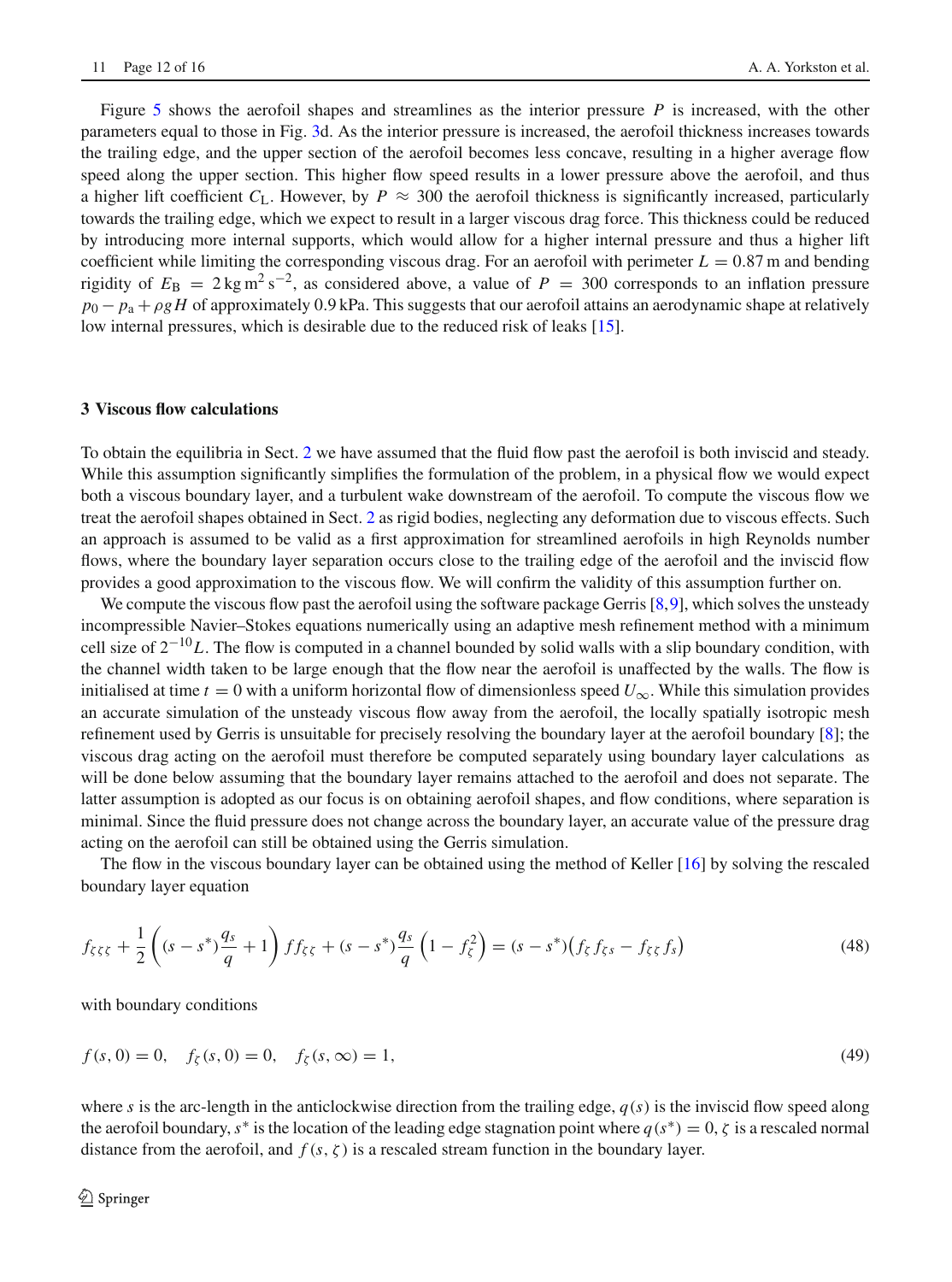(a) Vorticity field for  $Re = 1.25 \times 10^5$ 



**(b)** Vorticity field for  $Re = 2.5 \times 10^5$ 



<span id="page-12-1"></span>**Fig. 6** Simulations of the viscous flow past an unsupported aerofoil with parameters  $U_{\infty} = 5$ ,  $\beta = \pi/6$ ,  $P = 0$ , and  $\alpha = 6^{\circ}$ . **a** and **b** Show a snapshot of the vorticity field at  $t = 10$ , with black indicating negative vorticity, white indicating positive vorticity, and grey indicating zero vorticity. **c** Shows the lift-to-drag ratio of the aerofoil

<span id="page-12-0"></span>The net dimensional force per unit span acting on the aerofoil can then be approximated as

$$
\int_0^1 -p(s)\hat{\mathbf{n}}(s)L ds + \rho L u_{\infty}^2 \sqrt{\frac{1}{2 \text{ Re}}} \int_{s^-}^{s^+} \frac{\text{sgn}(s-s^*)}{\sqrt{|s-s^*|}} \left(\frac{q(s)}{U_{\infty}}\right)^{3/2} f_{\zeta\zeta}(s,0) \,\hat{\mathbf{\tau}}(s) \,ds. \tag{50}
$$

Here  $p(s)$  is the dimensional pressure at the aerofoil boundary computed by the Gerris simulation, Re =  $u_{\infty}L/2v$ is the Reynolds number with the length scale taken to be half the perimeter of the aerofoil,  $\nu$  is the kinematic viscosity of the fluid,  $\hat{\tau}(s)$  is the unit tangent vector along the aerofoil in the direction of increasing *s*,  $\hat{\boldsymbol{n}}(s)$  is the unit outwards normal vector, and *s*− and *s*+ are the points at which the boundary layer separates on the top and bottom of the aerofoil respectively. The first term in [\(50\)](#page-12-0) is the net force due to the pressure acting on the aerofoil, and the second term is the viscous drag in the boundary layer. Note that this expression does not account for any viscous drag occurring beyond the point of boundary layer separation. However, for an aerodynamic aerofoil the separation will occur close to the trailing edge, so we expect any viscous drag past the separation point to be much smaller than the boundary layer drag and pressure forces.

Figure [6](#page-12-1) shows the viscous flow past an unsupported aerofoil with angle of attack 6◦, which is comparable to that of a typical rigid aerofoil. The viscous flow is computed for both Re  $= 1.25 \times 10^5$  and Re  $= 2.5 \times 10^5$ ; for the airflow past an aerofoil with perimeter  $L = 0.87$  m as considered in Sect. [2c](#page-1-0), these values correspond to far-field flow velocities of  $u_{\infty} = 4 \text{ m s}^{-1}$  and  $u_{\infty} = 8 \text{ m s}^{-1}$  respectively. For Re = 1.25 × 10<sup>5</sup>, which corresponds to  $u_{\infty} = 4 \text{ m s}^{-1}$ , the viscous boundary layer on the upper edge of the aerofoil separates relatively early due to the thickness of the aerofoil, causing a large viscous wake. Figure [6c](#page-12-1) shows the lift-to-drag ratio for this simulation, with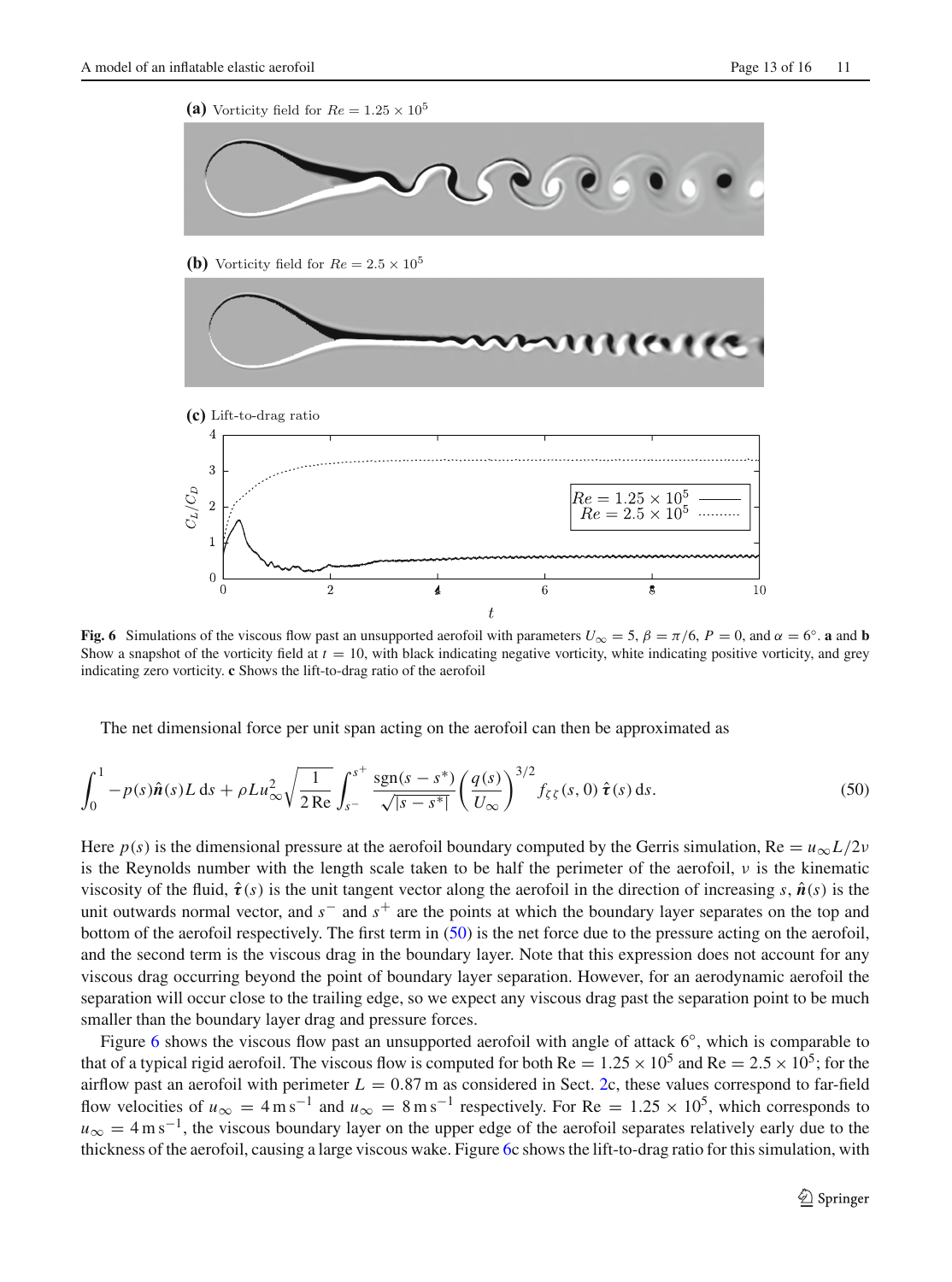

<span id="page-13-0"></span>**Fig. 7** Simulations of the viscous flow past a supported aerofoil with parameters  $U_{\infty} = 5$ ,  $\alpha = 6^{\circ}$ ,  $\beta = \pi/6$ ,  $P = 0$ ,  $\ell = 0.12$ ,  $S_1 = 1/3$  and  $S_2 = 2/3$ . **a** and **b** Show a snapshot of the vorticity field at  $t = 10$ , with black indicating negative vorticity, white indicating positive vorticity, and grey indicating zero vorticity. **c** Shows the lift-to-drag ratio of the aerofoil

the lift and drag forces computed using [\(50\)](#page-12-0). Note for a separated flow, as here, the lift-to-drag ratio is dominated by the pressure drag so that even though the presently used boundary-layer calculation assumes no separation, the results should nevertheless be indicative. The lift-to-drag ratio is volatile just after the flow is initiated, but by  $t = 10$ the lift-to-drag ratio tends to a value of 0.65, although small regular oscillations remain due to the vortex shedding seen in panel (a). For Re =  $2.5 \times 10^5$ , which corresponds to  $u_{\infty} = 8 \text{ m s}^{-1}$ , the viscous boundary layer remains attached up to the trailing edge of the aerofoil, where it forms a thin, stable wake. The lift-to-drag ratio in this case settles to a value of 3.3.

Figure [7](#page-13-0) shows the viscous flow past a supported aerofoil, with a support of length  $\ell = 0.12$  connected to the aerofoil at  $S_1 = 1/3$  and  $S_2 = 2/3$ . The flow parameters are the same as those in Fig. [6.](#page-12-1) For Re =  $1.25 \times 10^5$ , which corresponds to  $u_{\infty} = 4 \text{ m s}^{-1}$ , we find that, unlike the unsupported case, the boundary layer remains attached up to the trailing edge, reducing the oscillations in the lift-to-drag ratio. The lift-to-drag ratio approaches the value 3.7, which is significantly higher than that of the unsupported aerofoil. For Re =  $2.5 \times 10^5$ , which corresponds to  $u_{\infty} = 8 \text{ m s}^{-1}$ , the lift-to-drag ratio increases further, reaching a value of 7.1, which is more than twice the value for the unsupported aerofoil. This is comparable to the value of  $C_L/C_D \approx 10$  obtained by Simpson [\[4\]](#page-15-3) for more complex inflatable aerofoil designs.

To assess the validity of the inviscid approximation used to obtain the equilibria in Sect. [2,](#page-1-0) we compare in Fig. [8](#page-14-1) the inviscid fluid pressure obtained using the boundary integral method to that computed for  $Re = 2.5 \times 10^5$  for the aerofoil previously shown in Fig. [7.](#page-13-0) The fluid pressure of the inviscid fluid is found to provide a good approximation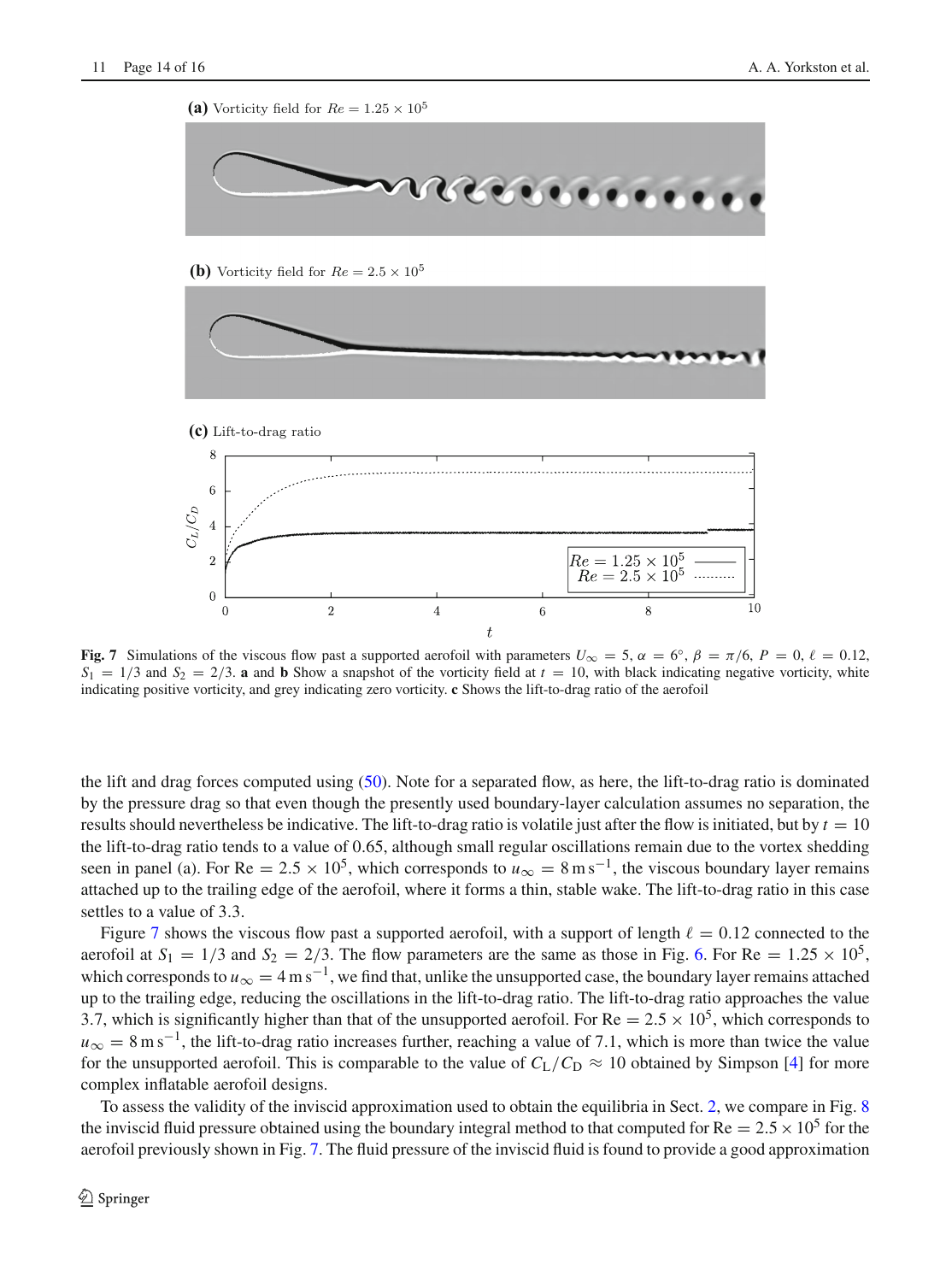

<span id="page-14-1"></span>**Fig. 8** The numerically computed dimensionless transmural pressure  $\Delta P \equiv (p - p_i)L^3/E_B$  given by [\(16\)](#page-3-4) for the supported aerofoil with parameters  $U_{\infty} = 5$ ,  $\alpha = 6^{\circ}$ ,  $\beta = \pi/6$ ,  $P = 0$ ,  $\ell = 0.12$ ,  $S_1 = 1/3$  and  $S_2 = 2/3$ , as depicted in Fig. [7.](#page-13-0) The solid line depicts the pressure for an inviscid flow computed using the boundary integral method and the dashed line depicts the pressure for the viscous flow with Re  $= 2.5 \times 10^5$  computed using Gerris

of the viscous flow for this aerodynamic aerofoil shape, which suggests that the aerofoil remains in near-equilibrium in the viscous flow.

We have thus shown that with a simple internal support the aerofoil can maintain a good aerodynamic shape in realistic flow conditions, with significantly improved aerodynamic characteristics over an unsupported aerofoil.

## <span id="page-14-0"></span>**4 Summary**

We have presented a novel method to compute the deformation of a simple elastic aerofoil. We have investigated the aerodynamic viability of a simple inflatable aerofoil design. We have presented an iterative boundary integral method which we used to obtain equilibrium aerofoil shapes both in a static fluid and in an inviscid fluid flow. Using a combination of boundary layer calculations and full DNS using the software package Gerris [\[8,](#page-15-7)[9\]](#page-15-8), we have analysed the aerodynamic properties of the aerofoil.

We have focused on an aerofoil with a trailing edge angle of  $\beta = \pi/6$  and a single support of dimensionless length  $\ell = 0.12$ , which were found to provide a good aerodynamic shape. For inviscid flow the aerofoil does not significantly deform at low flow speeds and the lift depends almost linearly on the angle of attack  $\alpha$  as it would for a rigid aerofoil. At higher flow speeds more substantial deformation occurs, particularly toward the trailing edge, and this results in a significant loss in lift. The loss in lift can be reduced by increasing the inflation pressure, but at the expense of an increase in drag as the aerofoil bulges into a less aerodynamic shape. By computing the viscous flow past the deformed aerofoils we found that the presence of an internal support delays the boundary layer separation at the trailing edge, reducing the viscous wake and significantly improving the lift-to-drag ratio of the aerofoil.

We have restricted our study to two-dimensional aerofoils, with an assumed invariance of the aerofoil deformation and fluid flow in the spanwise direction. It would be informative to expand our method to allow for deformation of the aerofoil in the spanwise direction to model wing bending and three-dimensional effects such as wrinkling. Moreover, while our model allows us to model a uniformly distributed load by a suitable tuning of the wing material density, incorporating a more realistic model of the load distribution including the main body of the aircraft would require an extension of the current model to include three-dimensional effects. All of these issues are left for future work.

We have presented results for a particular configuration of the internal support, chosen to demonstrate the improvement on the aerodynamic behaviour of the inflatable aerofoil under steady cruise conditions. Some inflatable aerofoils have a single support as considered here [\[7\]](#page-15-6), but more complex aerofoils with multiple supports also exist [\[5\]](#page-15-4) and our method can be easily adapted to cater for this. In either case the framework we have provided could be used as a basis to investigate how to optimise performance under different flight conditions depending on the intended application.